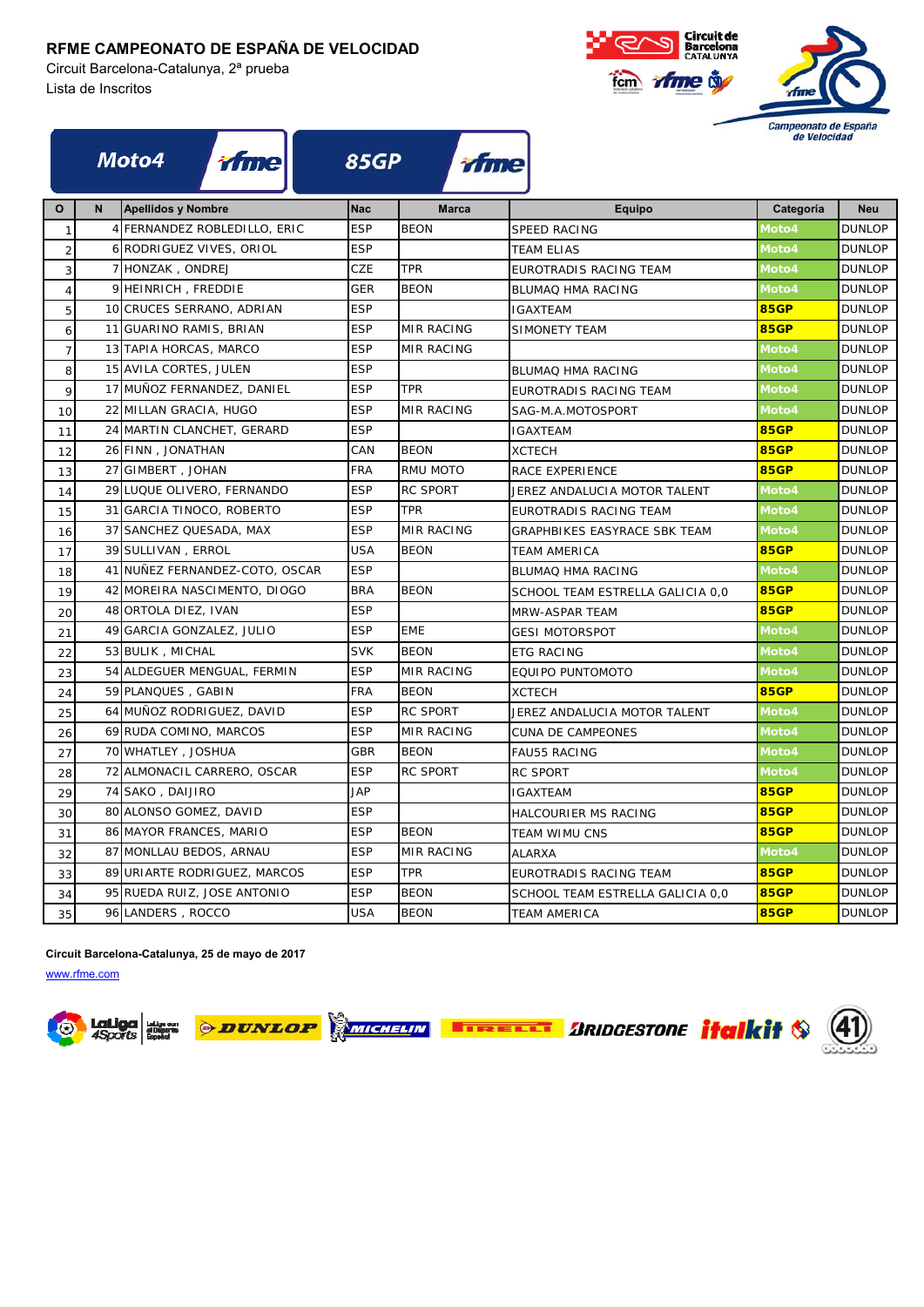### **RFME CAMPEONATO DE ESPAÑA DE VELOCIDAD**

Circuit Barcelona-Catalunya, 2ª prueba Lista de Inscritos





| $\mathbf{o}$   | N | <b>Apellidos y Nombre</b>        | <b>Nac</b> | <b>Marca</b>      | <b>Equipo</b>                    | <b>Neu</b>    |
|----------------|---|----------------------------------|------------|-------------------|----------------------------------|---------------|
| $\mathbf{1}$   |   | 4 MARIA, KIKO                    | <b>POR</b> | <b>BEON</b>       | GASSS-SCHOOL COMPETICION         | <b>DUNLOP</b> |
| $\overline{a}$ |   | 7 BALTUS, BARRY                  | <b>BEL</b> | <b>BEON</b>       | AJO ACADEMY                      | <b>DUNLOP</b> |
| 3              |   | 8 CORREIA ESTURRADO, VASCO       | <b>POR</b> | <b>MORIWAKI</b>   | TEAM MOTO CLU LOULÉ CONCELHO     | <b>DUNLOP</b> |
| $\overline{4}$ |   | 11 ESCRIG RECHE, ALEX            | <b>ESP</b> | <b>BEON</b>       | MRW-ASPAR TEAM                   | <b>DUNLOP</b> |
| 5 <sup>1</sup> |   | 12 GOMEZ RUS, BORJA              | <b>ESP</b> | <b>MIR RACING</b> | BRIEFING COMPETICION             | <b>DUNLOP</b> |
| 6              |   | 14 BELLOT BERNABE, MARIA         | <b>ESP</b> | <b>BEON</b>       | GASSS-SCHOOL COMPETICION         | <b>DUNLOP</b> |
| $\overline{7}$ |   | 16 DAVIS, JAMIE WILLIAM          | <b>GBR</b> | MIR RACING        | <b>FAU55RACING</b>               | <b>DUNLOP</b> |
| 8              |   | 18 MARTIN MARCO, MIGUEL          | <b>ESP</b> | <b>BEON</b>       | IGAXTEAM                         | <b>DUNLOP</b> |
| 9              |   | 20 FALCONE, VINCENT              | <b>FRA</b> | <b>BEON</b>       | <b>TFC RACING</b>                | <b>DUNLOP</b> |
| 10             |   | 23 RAPOSEIRAS BERENGUERAS, JORDI | <b>AND</b> | MIR RACING        |                                  | <b>DUNLOP</b> |
| 11             |   | 24 PEREZ ORNEDO, RAUL            | <b>ESP</b> | <b>RC SPORT</b>   | JEREZ ANDALUCIA MOTOR TALENT     | <b>DUNLOP</b> |
| 12             |   | 27 CZYBA, NICOLAS                | GER        | <b>BEON</b>       | <b>BLUMAQ HMA RACING</b>         | <b>DUNLOP</b> |
| 13             |   | 30 FELLON, LORENZO               | <b>FRA</b> | <b>BEON</b>       | AJO ACADEMY                      | <b>DUNLOP</b> |
| 14             |   | 31 FERNANDEZ GONZALEZ, ADRIAN    | <b>ESP</b> | <b>BEON</b>       | AJO ACADEMY                      | <b>DUNLOP</b> |
| 15             |   | 34 ACOSTA SANCHEZ, PEDRO         | <b>ESP</b> | <b>MIR RACING</b> | <b>CUNA DE CAMPEONES</b>         | <b>DUNLOP</b> |
| 16             |   | 35 BAUER, JOSHUA                 | <b>GER</b> | <b>BEON</b>       | SCHOOL TEAM ESTRELLA GALICIA 0,0 | <b>DUNLOP</b> |
| 17             |   | 46 SALVADOR GOMEZ, DAVID         | <b>ESP</b> | MIR RACING        | <b>CUNA DE CAMPEONES</b>         | <b>DUNLOP</b> |
| 18             |   | 50 VOSTATEK, ONDREJ              | CZE        | <b>BEON</b>       | <b>ETG RACING</b>                | <b>DUNLOP</b> |
| 19             |   | 51 WALCH, TRISTAN                | AUT        |                   | <b>ALARXA RACING TEAM</b>        | <b>DUNLOP</b> |
| 20             |   | 53 HART, BRIAN DAVID             | <b>GBR</b> | <b>RC SPORT</b>   | JEREZ ANDALUCIA MOTOR TALENT     | <b>DUNLOP</b> |
| 21             |   | 57 KOSKINEN, KENNY               | <b>FIN</b> |                   | <b>H43 TEAM NOBBY</b>            | <b>DUNLOP</b> |
| 22             |   | 58 IGLESIAS BRAVO, IÑIGO         | <b>ESP</b> |                   | <b>IMC TEAM</b>                  | <b>DUNLOP</b> |
| 23             |   | 66 HUERTAS DEL OLMO, ADRIAN      | <b>ESP</b> | <b>MIR RACING</b> | <b>CUNA DE CAMPEONES</b>         | <b>DUNLOP</b> |
| 24             |   | 74 BIESIEKIRSKI, PIOTR           | POL        | <b>MORIWAKI</b>   | <b>EUVIC MOTOTEK</b>             | <b>DUNLOP</b> |
| 25             |   | 76 GIRAL ROMERO, JULIAN          | <b>ESP</b> | <b>BEON</b>       | SCHOOL TEAM ESTRELLA GALICIA 0,0 | <b>DUNLOP</b> |
| 26             |   | 82 AGUILAR NAVARRO, BRYAN        | <b>ESP</b> | <b>MIR RACING</b> | <b>NEW PROJECT</b>               | <b>DUNLOP</b> |
| 27             |   | 93 BERCOT, TOM                   | <b>FRA</b> | <b>BEON</b>       | <b>BLUMAQ HMA RACING</b>         | <b>DUNLOP</b> |
| 28             |   | 96 HOLGADO MIRALLES, DANIEL      | <b>ESP</b> | <b>BEON</b>       | SCHOOL TEAM ESTRELLA GALICIA 0,0 | <b>DUNLOP</b> |
| 29             |   | 99 TATAY VILA, CARLOS            | <b>ESP</b> | <b>BEON</b>       | MRW-ASPAR TEAM                   | <b>DUNLOP</b> |

**Circuit Barcelona-Catalunya, 25 de mayo de 2017**





**SMICHELIN TIRELLI ARIDGESTONE Halkit** 

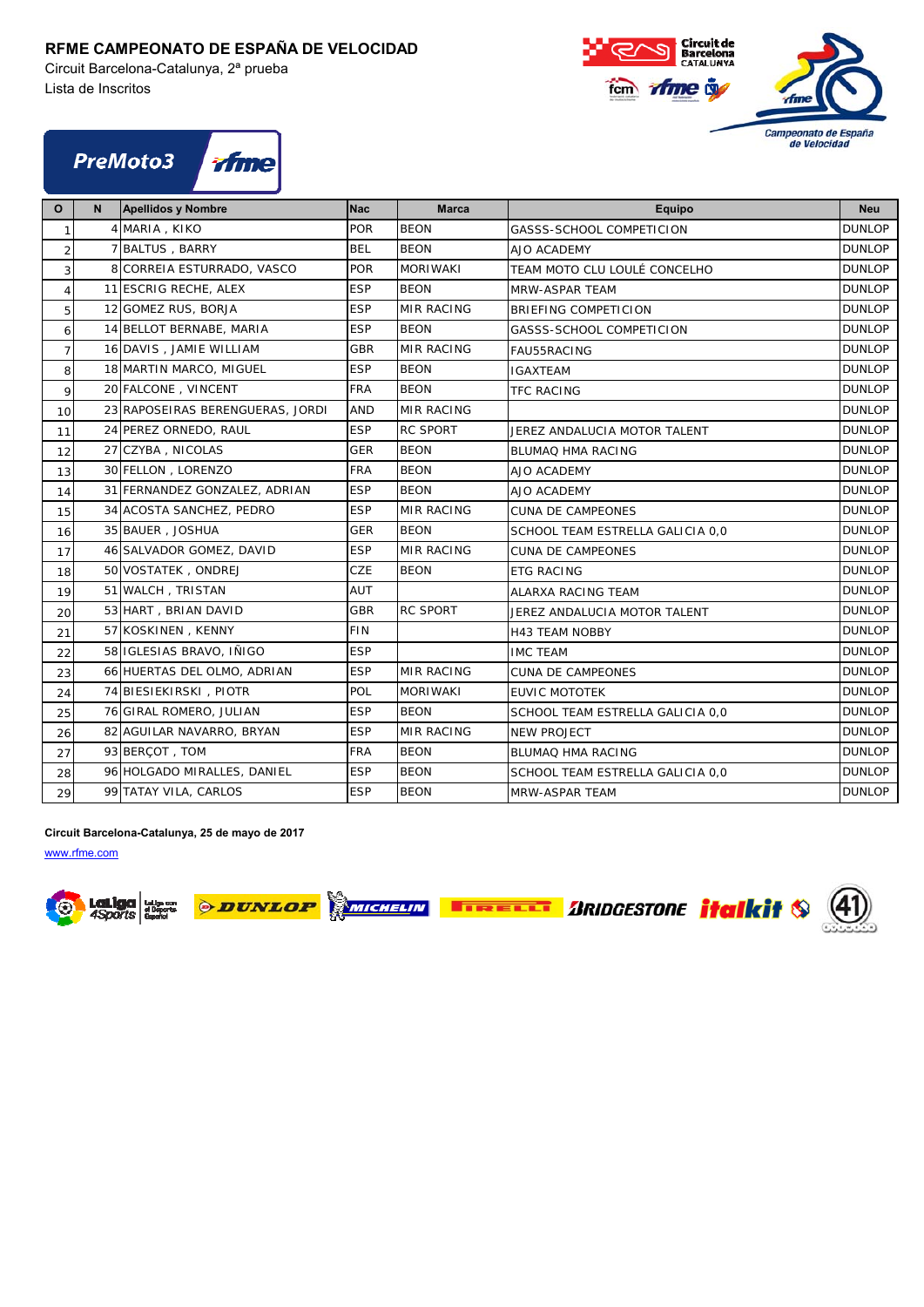Circuit Barcelona-Catalunya, 2ª prueba Lista de Inscritos



| SuperStock600 Time Open600 Time |  |  |  |
|---------------------------------|--|--|--|
|---------------------------------|--|--|--|

| $\mathbf{o}$   | N | <b>Apellidos y Nombre</b>        | <b>Nac</b> | <b>Marca</b>    | <b>Equipo</b>                     | Categoría       | <b>Neu</b>      |
|----------------|---|----------------------------------|------------|-----------------|-----------------------------------|-----------------|-----------------|
| $\overline{1}$ |   | 5 PEREZ CASAS, FRANCESC          | <b>ESP</b> | YAMAHA          | TONI ELIAS RACING                 | Stck-Sub        | <b>DUNLOP</b>   |
| $\overline{2}$ |   | 6 TULOVIC, LUKAS                 | GER        | <b>HONDA</b>    | PINAMOTO RS                       | Open            | <b>DUNLOP</b>   |
| 3              |   | 7 CARBO ESCRIVA DE ROMANI, DIEGO | <b>ESP</b> | YAMAHA          | <b>STRATOS</b>                    | <b>Stck-Sub</b> | <b>DUNLOP</b>   |
| $\overline{4}$ |   | 8 CANOVAS MARCOS, ALEJANDRO      | <b>ESP</b> | <b>KAWASAKI</b> | <b>BST - NEW PROJECT</b>          | <b>Stck-Sub</b> | <b>DUNLOP</b>   |
| 5              |   | 11 SORIANO FORTEA, RICARDO       | <b>ESP</b> | YAMAHA          | TEAM MORGAN - FMT                 | Open            | <b>MICHELIN</b> |
| 6              |   | 12 LORENTE CALLE, ROGELIO        | <b>ESP</b> | <b>HONDA</b>    | <b>TST RACING</b>                 | <b>Stck-Sub</b> | <b>DUNLOP</b>   |
| 7 <sup>1</sup> |   | 14 GARZO VICENT, HECTOR          | <b>ESP</b> | YAMAHA          | TEAM WIMU YAMAHA                  | <b>Stck-Sub</b> | <b>MICHELIN</b> |
| 8              |   | 15 PALAO MUÑOZ, JULIO DAVID      | <b>ESP</b> | <b>KAWASAKI</b> | <b>TEAM JDRACER</b>               | Open            | <b>DUNLOP</b>   |
| 9              |   | 19 DUFOUR, PAUL                  | <b>FRA</b> | YAMAHA          | <b>JEG RACING</b>                 | <b>Stck-Sub</b> | <b>DUNLOP</b>   |
| 10             |   | 23 ARBEL, LOIC                   | <b>FRA</b> | KAWASAKI        | SAG-M.A.MOTOSPORT KAWASAKI        | <b>Stck-Sub</b> |                 |
| 11             |   | 24 DAHAN ACEITUNO, SAID          | <b>MAR</b> | <b>KAWASAKI</b> | AMRCOMPETICION                    | <b>Stck-Sub</b> | PIRELLI         |
| 12             |   | 25 COSTILLA, DANIEL              | USA        | <b>KAWASAKI</b> | <b>BORJA SPORT TEAM</b>           | <b>Stck-Sub</b> |                 |
| 13             |   | 26 SAEZ GUTIERREZ, DANIEL        | <b>ESP</b> | YAMAHA          | MOTOS CLASICAS JJSAEZ TEAM        | <b>Stck-Sub</b> | <b>DUNLOP</b>   |
| 14             |   | 28 OLMOS SALES, JORGE            | <b>ESP</b> |                 |                                   | Open            |                 |
| 15             |   | 29 POMARES MARTINEZ, LUIS MANUEL | ESP        | KAWASAKI        | PINAMOTO RS                       | Open            | <b>DUNLOP</b>   |
| 16             |   | 30 ALONSO RAMIREZ, MANUEL JESUS  | <b>ESP</b> | YAMAHA          | TECNIMOTOR ANTEQUERA              | Open            | <b>DUNLOP</b>   |
| 17             |   | 33 STAFFORD JR, BRUCE ALAN       | USA        | <b>KAWASAKI</b> | <b>VHC RACING TEAM</b>            | <b>Stck</b>     | <b>DUNLOP</b>   |
| 18             |   | 34 NAVARRO BUXO, GINO            | <b>ESP</b> | YAMAHA          | AUTOS ARROYO PASTRANA RACING TEAM | <b>Stck-Sub</b> | <b>MICHELIN</b> |
| 19             |   | 36 COLE, NICOLAS                 | <b>FRA</b> | <b>HONDA</b>    |                                   | <b>Stck-Sub</b> |                 |
| 20             |   | 39 QUERO MARTINEZ, BORJA         | <b>ESP</b> | <b>KAWASAKI</b> | SAG-M.A.MOTOSPORT KAWASAKI        | <b>Stck-Sub</b> |                 |
| 21             |   | 46 RUIZ VIDAL, FRANCISCA         | <b>ESP</b> | YAMAHA          | CHAMPI WOMEN RACING               | Open            | BRIGESTONE      |
| 22             |   | 48 DIAZ CORBELLA, JOAN           | <b>ESP</b> | YAMAHA          | D.C.R. RACING TEAM                | <b>Stck-Sub</b> | <b>DUNLOP</b>   |
| 23             |   | 57 PASTRANA RECAMALES, SERGIO D. | <b>ESP</b> | YAMAHA          | AUTOS ARROYO PASTRANA RACING TEAM | <b>Stck</b>     | <b>MICHELIN</b> |
| 24             |   | 61 GOMIS PEREZ, JONATAN          | <b>ESP</b> | <b>HONDA</b>    | <b>TST RACING</b>                 | Open            | <b>DUNLOP</b>   |
| 25             |   | 62 HIDALGO ALVAREZ, FRANCISCO J. | <b>ESP</b> | <b>KAWASAKI</b> | HIDALVA TEAM                      | <b>Stck</b>     | <b>MICHELIN</b> |
| 26             |   | 65 GARCIA BENITO, CARLOS         | <b>ESP</b> | YAMAHA          | <b>EMS COMPETICION</b>            | Open            | <b>DUNLOP</b>   |
| 27             |   | 67 FISCHER, ROMAN                | SUI        | KAWASAKI        | PINAMOTO RS                       | <b>Stck</b>     | <b>DUNLOP</b>   |
| 28             |   | 69 ORELLANA MALLOY, JAVIER       | <b>ESP</b> | <b>KAWASAKI</b> | TACK KAWASAKI                     | <b>Stck-Sub</b> | PIRELLI         |
| 29             |   | 70 ALCOBA ESPI, MARC             | <b>ESP</b> | YAMAHA          | TEAM TORRENTÓ                     | <b>Stck-Sub</b> | <b>MICHELIN</b> |
| 30             |   | 73 BONILLA PORRAS, ANDOITZ       | <b>ESP</b> | YAMAHA          | MDR COSSACKS FLYGROUP             | Open            | <b>MICHELIN</b> |
| 31             |   | 75 LOPES, IVO                    | <b>POR</b> | YAMAHA          | ENI/MOTOR7/PEQUENO MOTOS          | <b>Stck-Sub</b> | <b>DUNLOP</b>   |
| 32             |   | 76 PEREZ ZUASTI, DIEGO           | <b>ESP</b> | KAWASAKI        | EMS COMPETICIÓN                   | <b>Stck-Sub</b> | <b>DUNLOP</b>   |
| 33             |   | 77 PONS PAYERAS, MIQUEL          | <b>ESP</b> | KAWASAKI        | H43 TEAM                          | <b>Stck-Sub</b> |                 |
| 34             |   | 79 GARCIA CARRERO, AITOR         | <b>ESP</b> | YAMAHA          |                                   | <b>Open</b>     | <b>MICHELIN</b> |
| 35             |   | 82 ROSELL ARAGON, ELENA          | <b>ESP</b> | <b>KAWASAKI</b> | <b>ETG RACING</b>                 | <b>Stck</b>     | MICHELIN        |
| 36             |   | 85 ROMERO, PEDRO NUNO            | POR        | YAMAHA          | TEAM WIMU YAMAHA                  | <b>Stck-Sub</b> | <b>MICHELIN</b> |
| 37             |   | 89 PALOMARES VILAR, CHRISTIAN    | ESP        | YAMAHA          | AUTOS ARROYO PASTRANA RACING TEAM | <b>Stck-Sub</b> | <b>MICHELIN</b> |
| 38             |   | 91 AULESTIA DALMASES, ALEIX      | <b>ESP</b> | KAWASAKI        | BASOLÍ COMPETICIÓ-OSBORNE&CLARKE  | <b>Stck</b>     | PIRELLI         |
| 39             |   | 93 ABADIE, HUGO                  | FRA        | YAMAHA          | AUTOS ARROYO PASTRANA RACING TEAM | <b>Stck-Sub</b> | MICHELIN        |
| 40             |   | 95 GARCIA GUTIERREZ, MIGUEL      | ESP        | YAMAHA          | MDRCOSSACKS-FLYGROUP              | Open            | PIRELLI         |
| 41             |   | 99 MIR MAYRATA, JOAN             | <b>ESP</b> | HONDA           |                                   | Stck-Sub        |                 |

**Circuit Barcelona-Catalunya, 25 de mayo de 2017**





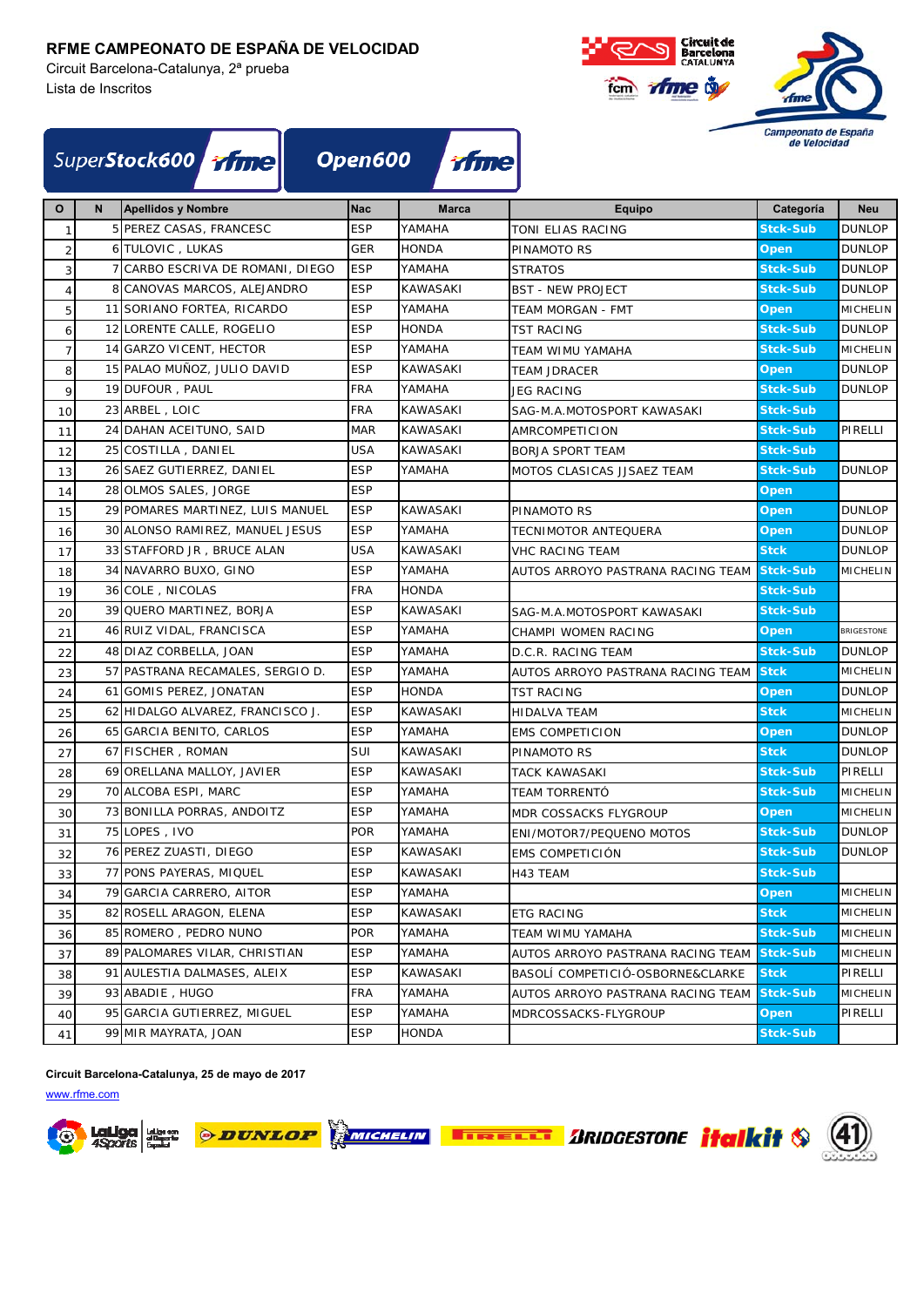Circuit Barcelona-Catalunya, 2ª prueba Lista de Inscritos



| SuperStock1000 Time Open1000 Time |
|-----------------------------------|
|-----------------------------------|

| $\mathbf{o}$   | N | Apellidos y Nombre                | <b>Nac</b> | <b>Marca</b>        | Equipo                                     | Categoría       | <b>Neu</b>    |
|----------------|---|-----------------------------------|------------|---------------------|--------------------------------------------|-----------------|---------------|
| $\mathbf{1}$   |   | 3 PEROTTI, FABRIZIO               | <b>ITA</b> | <b>KAWASAKI</b>     | TEAM SPEED RACING                          | <b>Stck</b>     | MICHELIN      |
| $\overline{2}$ |   | 4 KRUGER GARCIA, VICENTE I.       | CHI        | <b>BMW MOTORRAD</b> | <b>GRAPHBIKES EASYRACE SBK TEAM</b>        | <b>Stck-Sub</b> | <b>DUNLOP</b> |
| 3              |   | 5 PIETRI CHIOSSONE, ROBERTINO     | VEN        | <b>KAWASAKI</b>     | <b>EMS COMPETICION</b>                     | <b>Stck</b>     |               |
| $\overline{4}$ |   | 6 KUPARINEN, EEKI                 | <b>FIN</b> | <b>KAWASAKI</b>     | MOTOMARKET RACING                          | <b>Stck</b>     | PIRELLI       |
| 5              |   | 8 MORILLAS CUENCA, ERIK           | <b>ESP</b> | YAMAHA              |                                            | <b>Open</b>     |               |
| 6              |   | 9 CREU MIRO, MARC                 | <b>ESP</b> | <b>KAWASAKI</b>     | <b>GASPAR COMPETICIO</b>                   | <b>Open</b>     |               |
| $\overline{7}$ |   | 11 RUBIO GARCIA, ALEJANDRO        | <b>ESP</b> | YAMAHA              | <b>XCTECH</b>                              | <b>Open</b>     |               |
| 8              |   | 16 CLIMENT SANCHIS, OSCAR         | <b>ESP</b> | <b>HONDA</b>        | HONDA MOTOVALENCIA CRT - MOTODES           | <b>Stck</b>     |               |
| 9              |   | 17 SASETA SOLER, RICARDO          | <b>ESP</b> | <b>KAWASAKI</b>     | <b>MCS RACING BASOLI</b>                   | <b>Open</b>     | <b>DUNLOP</b> |
| 10             |   | 18 DE ULACIA DE LA SOTILLA, LUCAS | <b>ESP</b> | <b>KAWASAKI</b>     | KAWASAKI PALMETO P.L. RACING               | <b>Stck-Sub</b> | MICHELIN      |
| 11             |   | 19 SILVA ALBEROLA, IVAN           | <b>ESP</b> | <b>KAWASAKI</b>     | KAWASAKI PALMETO PL RACING                 | <b>Stck</b>     | MICHELIN      |
| 12             |   | 21 ALARCOS TORRENTE, ANTONIO J.   | <b>ESP</b> | <b>KAWASAKI</b>     | PROELIT RACING TEAM                        | Open            | PIRELLI       |
| 13             |   | 22 PURROY PEREZ, JON              | <b>ESP</b> | <b>BMW MOTORRAD</b> | CASTROMAROTO RACING                        | <b>Open</b>     | PIRELLI       |
| 14             |   | 23 PONSSON, CHRISTOPHE            | LUX        | YAMAHA              | TEAM MRS-YAMAHA                            | <b>Stck-Sub</b> | PIRELLI       |
| 15             |   | 25 BLAZQUEZ FERNANDEZ, ROBERTO    | <b>ESP</b> | <b>BMW MOTORRAD</b> | CASTROMAROTO RACING                        | <b>Open</b>     |               |
| 16             |   | 28 GARCIA CIFRE, JUAN             | <b>ESP</b> | YAMAHA              | <b>BURN OUT</b>                            | <b>Stck</b>     | <b>DUNLOP</b> |
| 17             |   | 31 MORALES GOMEZ, CARMELO         | <b>ESP</b> | <b>BMW MOTORRAD</b> | GRAPHBIKES EASYRACE SBK TEAM               | <b>Stck</b>     | <b>DUNLOP</b> |
| 18             |   | 32 LLANO PARDO, GUILLERMO         | <b>ESP</b> | <b>BMW MOTORRAD</b> | <b>GRAPHBIKES EASYRACE SBK TEAM</b>        | <b>Open</b>     | <b>DUNLOP</b> |
| 19             |   | 33 MAKINEN, NIKO                  | <b>FIN</b> | YAMAHA              | YAMAHA STRATOS                             | <b>Open</b>     | <b>DUNLOP</b> |
| 20             |   | 34 PINSACH CABAÑAS, XAVIER        | ESP        | <b>KAWASAKI</b>     | SPEED RACING BY ETG                        | <b>Stck-Sub</b> | MICHELIN      |
| 21             |   | 35 RIBELLES LUQUE, JOAN RAMON     | <b>ESP</b> | KAWASAKI            | A. MIQUEL RACING                           | <b>Open</b>     | <b>DUNLOP</b> |
| 22             |   | 36 VERGARA CIENFUEGOS, JOSE M.    | DEN        | KAWASAKI            | VERGARA COMPETICION/HOSPITALITY<br>MOTOROY | <b>Open</b>     | PIRELLI       |
| 23             |   | 38 LEBLANC, GREGORY               | FRA        | <b>SUZUKI</b>       | SUZUKI JEG RACING                          | <b>Stck</b>     | <b>DUNLOP</b> |
| 24             |   | 43 COTTON-RUSSELL, CHRIS          | CAN        | <b>SUZUKI</b>       | SUZUKI JEG RACING                          | <b>Open</b>     | <b>DUNLOP</b> |
| 25             |   | 46 TEXIER, PIERRE                 | <b>FRA</b> | <b>KAWASAKI</b>     | <b>TEX RACING</b>                          | <b>Stck</b>     | <b>DUNLOP</b> |
| 26             |   | 47 RODRIGUEZ CAMPILLO, ANGEL      | <b>ESP</b> | YAMAHA              | YAMAHA STRATOS                             | <b>Stck</b>     | <b>DUNLOP</b> |
| 27             |   | 51 ORELLANA MALLOY, JAVIER        | <b>ESP</b> | KAWASAKI            | TACK KAWASAKI                              | <b>Stck-Sub</b> | PIRELLI       |
| 28             |   | 52 SOLORZA PARADA, JUAN MANUEL    | ARG        | <b>KAWASAKI</b>     | <b>GV RACING</b>                           | <b>Stck</b>     | PIRELLI       |
| 29             |   | 53 NAVARRO ESCUDERO, RAUL         | <b>ESP</b> | YAMAHA              | DCR RACING TEAM                            | <b>Open</b>     | <b>DUNLOP</b> |
| 30             |   | 55 MEDINA MAYO, ALEJANDRO         | <b>ESP</b> | YAMAHA              | CARDS SCHOOL RACING                        | <b>Stck-Sub</b> | BRIGESTONE    |
| 31             |   | 63 MARTINEZ PICHACO, OSCAR ANDRES | <b>ESP</b> | YAMAHA              | OTIS RACING TEAM                           | <b>Open</b>     | <b>DUNLOP</b> |
| 32             |   | 69 DROUIN, FLORIAN                | FRA        |                     | DROUIN RACING TEAM                         | <b>Stck</b>     | PIRELLI       |
| 33             |   | 70 SCHEIB KRUGER, MARTIN          | CHI        |                     | DR7 SUPERCHARGER                           | <b>Stck-Sub</b> | PIRELLI       |
| 34             |   | 71 KAGAYAMA, YUKIO                | JAP        | <b>SUZUKI</b>       | SUZUKI JEG RACING                          | <b>Stck</b>     | <b>DUNLOP</b> |
| 35             |   | 72 LEESCH, CHRIS                  | LUX        | YAMAHA              | <b>TEAM MRS</b>                            | <b>Stck-Sub</b> | PIRELLI       |
| 36             |   | 75 HOGLUND, MIKA                  | <b>FIN</b> | YAMAHA              | YAMAHA STRATOS                             | Open            | <b>DUNLOP</b> |
| 37             |   | 77 CUESTA CHARLEZ, ANDRES         | ESP        |                     | DR7 SUPERCHARGER                           | <b>Open</b>     | PIRELLI       |
| 38             |   | 81 SHEIN, ALEXANDER               | RUS        | <b>BMW MOTORRAD</b> | <b>BOXESMOTO</b>                           | <b>Stck</b>     | PIRELLI       |
| 39             |   | 85 BERMUDEZ CABELLO, FRANCISCO J. | ESP        | KAWASAKI            | TECNIMOTOR ANTEQUERA                       | <u>Open</u>     | <b>DUNLOP</b> |
| 40             |   | 88 GRYGOROVYCH, SERGII            | UKR        | <b>BMW MOTORRAD</b> | MDR COSSACKS FLYGROUP                      | Open            | PIRELLI       |
| 41             |   | 91 LOPEZ MUÑOZ, MARC              | <b>ESP</b> | YAMAHA              | GASSS SCHOOL COMPETICIÓN                   | <b>Open</b>     | PIRELLI       |
| 42             |   | 94 URAMOTO, NAOMICHI              | JAP        | <b>SUZUKI</b>       | SUZUKI JEG RACING                          | <b>Stck-Sub</b> | <b>DUNLOP</b> |
| 43             |   | 99 RODRIGUEZ GONZALEZ, PEDRO      | ESP        | <b>BMW MOTORRAD</b> | CASTROMAROTO RACING                        | <b>Stck-Sub</b> | PIRELLI       |

**Circuit Barcelona-Catalunya, 25 de mayo de 2017**



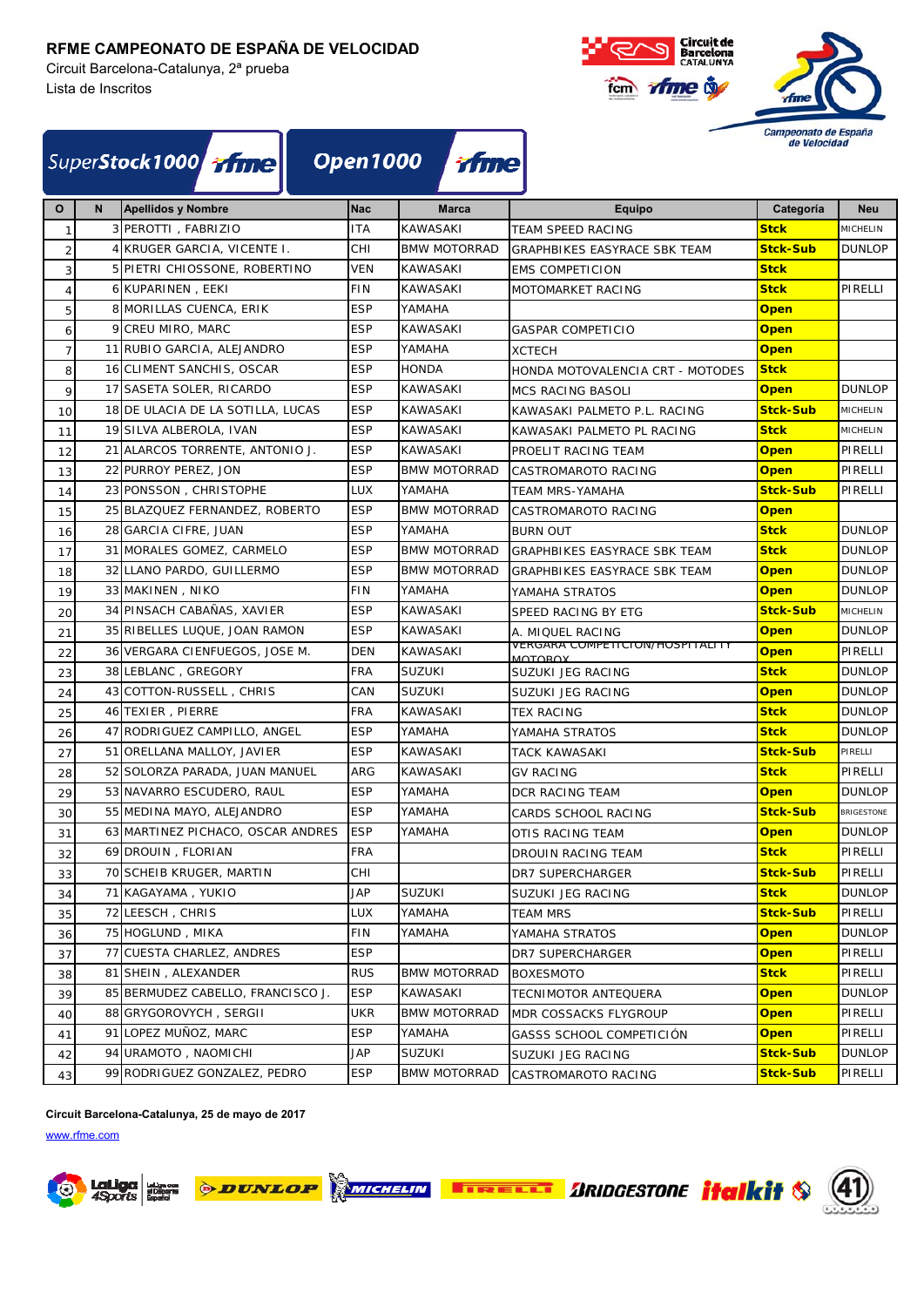# **CUNA DE CAMPEONES**

Circuit Barcelona-Catalunya, 2ª prueba





| $\mathbf{o}$   | N | <b>Apellidos y Nombre</b>           | <b>Nac</b> | Marca             | <b>Equipo</b>            | <b>CLASE</b>      | <b>Neu</b>         |
|----------------|---|-------------------------------------|------------|-------------------|--------------------------|-------------------|--------------------|
| $\mathbf{1}$   |   | 4 TORRECILLAS URBAN, CARLOS         | <b>SPA</b> | MIR RACING        | CUNA DE CAMPEONES        | Moto <sub>5</sub> | <b>BRIDGESTONE</b> |
| $\overline{2}$ |   | 5 GODINO SASETA, DIEGO              | <b>SPA</b> | MIR RACING        | <b>CUNA DE CAMPEONES</b> | PreMoto4          | <b>BRIDGESTONE</b> |
| 3              |   | 6 OCETE MIRALLES, DANIEL            | <b>SPA</b> | MIR RACING        | <b>CUNA DE CAMPEONES</b> | Moto <sub>5</sub> | <b>BRIDGESTONE</b> |
| $\overline{4}$ |   | 8 GIMENEZ DE TORRES, CARLOS         | <b>SPA</b> | MIR RACING        | <b>CUNA DE CAMPEONES</b> | PreMoto4          | <b>BRIDGESTONE</b> |
| 5              |   | 10 TAPIA RUMI, ALEJANDRO            | <b>SPA</b> | MIR RACING        | <b>CUNA DE CAMPEONES</b> | Moto <sub>5</sub> | <b>BRIDGESTONE</b> |
| 6              |   | 11 PEREZ GONZALEZ, JOSE LUIS        | <b>SPA</b> | MIR RACING        | <b>CUNA DE CAMPEONES</b> | PreMoto4          | <b>BRIDGESTONE</b> |
| $\overline{7}$ |   | 12 NUÑEZ FABREGAT, LUIS             | <b>SPA</b> | MIR RACING        | <b>CUNA DE CAMPEONES</b> | Moto <sub>5</sub> | <b>BRIDGESTONE</b> |
| 8              |   | 13 TAPIA HORCAS, MARCO              | <b>SPA</b> | <b>MIR RACING</b> | <b>CUNA DE CAMPEONES</b> | PreMoto4          | <b>BRIDGESTONE</b> |
| 9              |   | 14 BELLOT BERNABE, MARIA            | <b>SPA</b> | <b>MIR RACING</b> | <b>CUNA DE CAMPEONES</b> | PreMoto4          | <b>BRIDGESTONE</b> |
| 10             |   | 15 HERRAEZ VILA, JULIO              | <b>SPA</b> | <b>MIR RACING</b> | <b>CUNA DE CAMPEONES</b> | PreMoto4          | <b>BRIDGESTONE</b> |
| 11             |   | 16 ALARCON SANCHEZ, ADAEL           | <b>SPA</b> | MIR RACING        | CUNA DE CAMPEONES        | PreMoto4          | <b>BRIDGESTONE</b> |
| 12             |   | 18 PIQUERAS GARCIA, ANGEL           | <b>SPA</b> | <b>MIR RACING</b> | <b>CUNA DE CAMPEONES</b> | Moto <sub>5</sub> | <b>BRIDGESTONE</b> |
| 13             |   | 19 IZQUIERDO PORRAS, DAVID          | <b>SPA</b> | MIR RACING        | <b>CUNA DE CAMPEONES</b> | Moto <sub>5</sub> | <b>BRIDGESTONE</b> |
| 14             |   | 22 D AMELIO SAEZ, LUCA              | <b>SPA</b> | MIR RACING        | <b>CUNA DE CAMPEONES</b> | Moto <sub>5</sub> | <b>BRIDGESTONE</b> |
| 15             |   | 23 MILLAN GOMEZ, ALEX               | <b>SPA</b> | <b>MIR RACING</b> | <b>CUNA DE CAMPEONES</b> | PreMoto4          | <b>BRIDGESTONE</b> |
| 16             |   | 25 VERDUGO DE LA TORRE, LUIS MIGUEL | <b>SPA</b> | MIR RACING        | <b>CUNA DE CAMPEONES</b> | PreMoto4          | <b>BRIDGESTONE</b> |
| 17             |   | 26 LOPEZ PALAZON, DIEGO             | <b>SPA</b> | MIR RACING        | <b>CUNA DE CAMPEONES</b> | PreMoto4          | <b>BRIDGESTONE</b> |
| 18             |   | 27 CUENCA PEREZ, SAMUEL             | <b>SPA</b> | <b>MIR RACING</b> | <b>CUNA DE CAMPEONES</b> | Moto <sub>5</sub> | <b>BRIDGESTONE</b> |
| 19             |   | 30 BLANCO RIVERA, JAIRO             | <b>SPA</b> | MIR RACING        | <b>CUNA DE CAMPEONES</b> | Moto <sub>5</sub> | <b>BRIDGESTONE</b> |
| 20             |   | 33 GUEVARA BONNIN, IZAN             | <b>SPA</b> | MIR RACING        | <b>CUNA DE CAMPEONES</b> | PreMoto4          | <b>BRIDGESTONE</b> |
| 21             |   | 36 TERNERO FERNANDEZ, RAUL          | <b>SPA</b> | <b>MIR RACING</b> | <b>CUNA DE CAMPEONES</b> | Moto <sub>5</sub> | <b>BRIDGESTONE</b> |
| 22             |   | 43 MARIN NARVAEZ, HUGO              | <b>SPA</b> | MIR RACING        | <b>CUNA DE CAMPEONES</b> | Moto <sub>5</sub> | <b>BRIDGESTONE</b> |
| 23             |   | 44 HERRERO SUAREZ, MIGUEL           | <b>SPA</b> | MIR RACING        | <b>CUNA DE CAMPEONES</b> | Moto <sub>5</sub> | <b>BRIDGESTONE</b> |
| 24             |   | 48 RODRIGUEZ HERNANDEZ, JUAN        | <b>SPA</b> | <b>MIR RACING</b> | CUNA DE CAMPEONES        | PreMoto4          | <b>BRIDGESTONE</b> |
| 25             |   | 54 ALDEGUER MENGUAL, FERMIN         | <b>SPA</b> | MIR RACING        | <b>CUNA DE CAMPEONES</b> | PreMoto4          | <b>BRIDGESTONE</b> |
| 26             |   | 55 CALATAYUD PASCUAL, UNAI          | <b>SPA</b> | <b>MIR RACING</b> | CUNA DE CAMPEONES        | Moto <sub>5</sub> | <b>BRIDGESTONE</b> |
| 27             |   | 56 GONZALEZ VEGA, ALAIN             | <b>SPA</b> | <b>MIR RACING</b> | <b>CUNA DE CAMPEONES</b> | PreMoto4          | <b>BRIDGESTONE</b> |
| 28             |   | 58 RODRIGUEZ MARTIN, ADRIAN         | <b>SPA</b> | MIR RACING        | <b>CUNA DE CAMPEONES</b> | Moto <sub>5</sub> | <b>BRIDGESTONE</b> |
| 29             |   | 67 VALLE MOYANO, CARLOS             | <b>SPA</b> | MIR RACING        | <b>CUNA DE CAMPEONES</b> | Moto <sub>5</sub> | <b>BRIDGESTONE</b> |
| 30             |   | 69 RUDA COMINO, MARCOS              | <b>SPA</b> | <b>MIR RACING</b> | <b>CUNA DE CAMPEONES</b> | PreMoto4          | <b>BRIDGESTONE</b> |
| 31             |   | 72 RUIZ RUIZ, YERAY                 | <b>SPA</b> | MIR RACING        | <b>CUNA DE CAMPEONES</b> | PreMoto4          | <b>BRIDGESTONE</b> |
| 32             |   | 77 HERRERO SUAREZ, PABLO            | <b>SPA</b> | MIR RACING        | <b>CUNA DE CAMPEONES</b> | PreMoto4          | <b>BRIDGESTONE</b> |
| 33             |   | 78 ESTEBAN RUIZ, JOEL               | <b>SPA</b> | MIR RACING        | <b>CUNA DE CAMPEONES</b> | PreMoto4          | <b>BRIDGESTONE</b> |
| 34             |   | 80 GARCIA MIGUEL, MARCO             | <b>SPA</b> | MIR RACING        | CUNA DE CAMPEONES        | Moto <sub>5</sub> | BRIDGESTONE        |
| 35             |   | 81 MORALES JIMENEZ, OSCAR           | <b>SPA</b> | MIR RACING        | <b>CUNA DE CAMPEONES</b> | Moto <sub>5</sub> | <b>BRIDGESTONE</b> |
| 36             |   | 83 CARPE RUIZ, ANTONIO              | <b>SPA</b> | MIR RACING        | CUNA DE CAMPEONES        | Moto5             | <b>BRIDGESTONE</b> |
| 37             |   | 84 MIRALLES RODRIGUEZ, IVAN         | <b>SPA</b> | MIR RACING        | CUNA DE CAMPEONES        | PreMoto4          | <b>BRIDGESTONE</b> |
| 38             |   | 88 HERRAEZ VILA, FRANCISCA          | <b>SPA</b> | MIR RACING        | <b>CUNA DE CAMPEONES</b> | Moto <sub>5</sub> | <b>BRIDGESTONE</b> |
| 39             |   | 93 FERRANDEZ BENEITE, ALBERTO       | <b>SPA</b> | MIR RACING        | CUNA DE CAMPEONES        | Moto5             | <b>BRIDGESTONE</b> |
| 40             |   | 95 POVEDA SEGURA, DAVID             | <b>SPA</b> | MIR RACING        | CUNA DE CAMPEONES        | PreMoto4          | <b>BRIDGESTONE</b> |
| 41             |   | 99 HUERTAS DEL OLMO, ADRIAN         | <b>SPA</b> | MIR RACING        | CUNA DE CAMPEONES        | PreMoto4          | <b>BRIDGESTONE</b> |

**Circuit Barcelona-Catalunya, 25 de mayo de 2017**